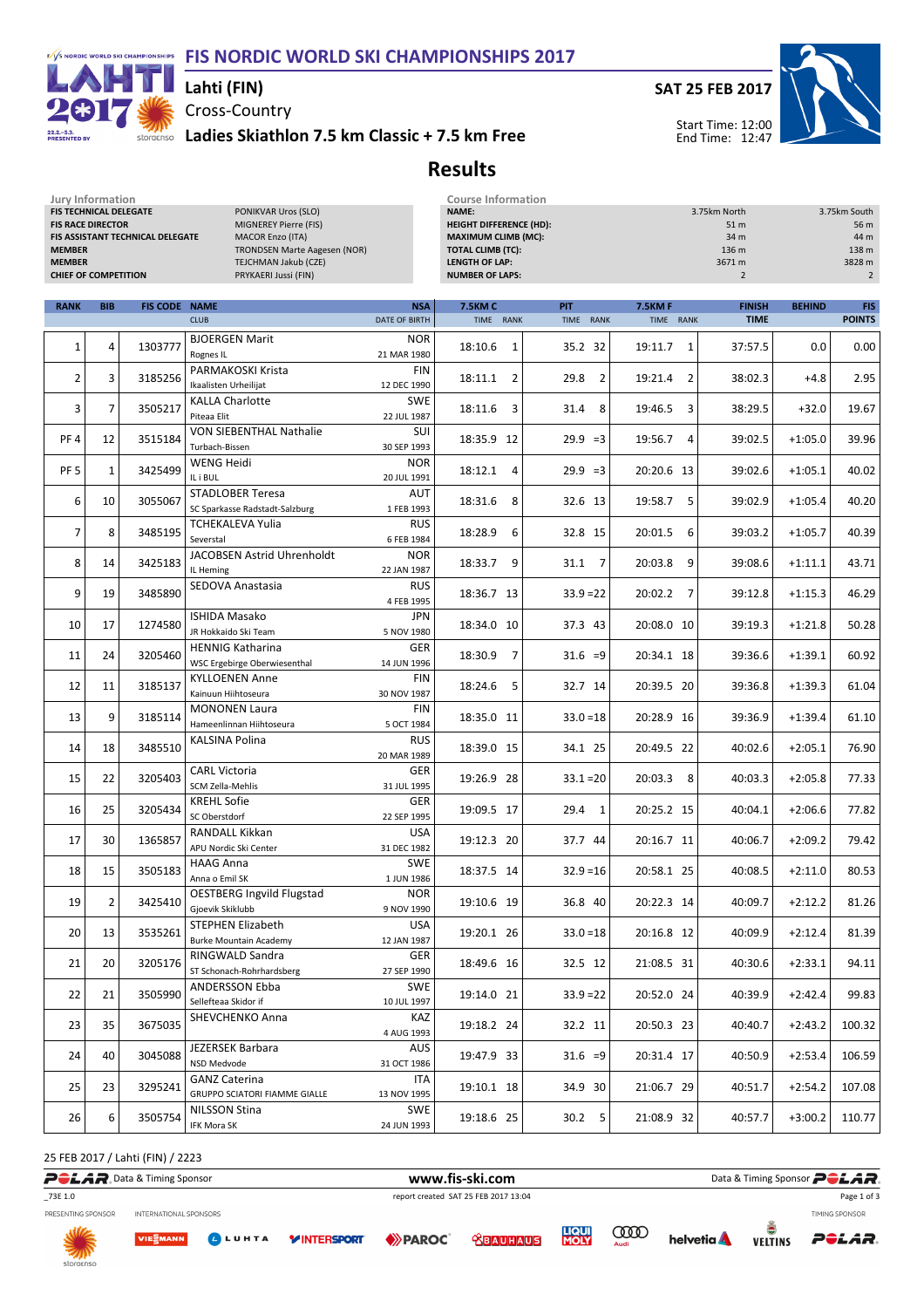

# Cross-Country Lahti (FIN)

SAT 25 FEB 2017



storaenso Ladies Skiathlon 7.5 km Classic + 7.5 km Free

| <b>RANK</b>    | <b>BIB</b> | <b>FIS CODE NAME</b> |                                                                   | <b>NSA</b>                | <b>7.5KM C</b> | <b>PIT</b>  | <b>7.5KMF</b> | <b>FINISH</b> | <b>BEHIND</b> | FIS-          |
|----------------|------------|----------------------|-------------------------------------------------------------------|---------------------------|----------------|-------------|---------------|---------------|---------------|---------------|
|                |            |                      | <b>CLUB</b>                                                       | <b>DATE OF BIRTH</b>      | TIME RANK      | TIME RANK   | TIME RANK     | <b>TIME</b>   |               | <b>POINTS</b> |
| 27             | 37         | 3155314              | <b>BEROUSKOVA Katerina</b><br>Sport Club plzen                    | <b>CZE</b><br>10 SEP 1991 | 19:35.1 29     | 36.6 38     | 20:48.7 21    | 41:00.4       | $+3:02.9$     | 112.43        |
| 28             | 32         | 3535316              | <b>BRENNAN Rosie</b><br>APU Nordic Ski Center                     | <b>USA</b><br>2 DEC 1988  | 19:21.2 27     | $34.8 = 28$ | 21:04.7 27    | 41:00.7       | $+3:03.2$     | 112.61        |
| 29             | 33         | 3185579              | <b>MATINTALO Johanna</b><br>Poeytyaen Urheilijat                  | <b>FIN</b><br>11 DEC 1996 | 19:16.0 22     | 35.1 31     | 21:10.7 33    | 41:01.8       | $+3:04.3$     | 113.29        |
| 30             | 26         | 3295000              | <b>BROCARD Elisa</b><br>C.S. ESERCITO                             | <b>ITA</b><br>27 OCT 1984 | 20:06.8 39     | 34.4 27     | 20:35.0 19    | 41:16.2       | $+3:18.7$     | 122.14        |
| 31             | 16         | 3295144              | <b>DEBERTOLIS Ilaria</b><br>G.S. FIAMME ORO MOENA                 | <b>ITA</b><br>17 SEP 1989 | 19:37.3 31     | 34.3 26     | 21:07.0 30    | 41:18.6       | $+3:21.1$     | 123.62        |
| 32             | 29         | 3295088              | DE MARTIN TOPRANIN Virginia<br><b>CS CARABINIERI</b>              | <b>ITA</b><br>20 AUG 1987 | 19:41.5 32     | $32.9 = 16$ | 21:04.8 28    | 41:19.2       | $+3:21.7$     | 123.99        |
| 33             | 31         | 3485695              | MEDVEDEVA Anna                                                    | <b>RUS</b><br>30 JUL 1989 | 19:59.8 37     | 38.1 45     | 21:03.9 26    | 41:41.8       | $+3:44.3$     | 137.88        |
| 34             | 34         | 3705003              | PROCHAZKOVA Alena<br>LK Slavia UMB Banska Bystrica                | <b>SVK</b><br>9 AUG 1984  | 19:36.7 30     | $33.1 = 20$ | 21:51.2 41    | 42:01.0       | $+4:03.5$     | 149.68        |
| 35             | 41         | 3105190              | <b>BROWNE Cendrine</b><br><b>Fondeurs Laurentides</b>             | CAN<br>8 SEP 1993         | 19:59.6 36     | 35.6 35     | 21:37.8 36    | 42:13.0       | $+4:15.5$     | 157.06        |
| 36             | 39         | 3695067              | <b>ANTYPENKO Tetyana</b>                                          | <b>UKR</b><br>24 SEP 1981 | 19:49.1 34     | $34.8 = 28$ | 21:50.9 40    | 42:14.8       | $+4:17.3$     | 158.16        |
| 37             | 43         | 3435018              | KUBINSKA Kornelia<br>AZS AWF Katowice                             | POL<br>3 AUG 1985         | 19:58.7 35     | 41.9 49     | 21:43.7 39    | 42:24.3       | $+4:26.8$     | 164.00        |
| 38             | 28         | 3105095              | NISHIKAWA Emily<br>Whitehorse Cross Country Ski Club              | <b>CAN</b><br>26 JUL 1989 | 20:32.6 43     | 36.7 39     | 21:17.5 34    | 42:26.8       | $+4:29.3$     | 165.54        |
| 39             | 27         | 3565034              | <b>CEBASEK Alenka</b><br><b>TSK Bled</b>                          | <b>SLO</b><br>24 APR 1989 | 20:11.3 40     | $37.1 = 41$ | 21:39.1 37    | 42:27.5       | $+4:30.0$     | 165.97        |
| 40             | 42         | 3105214              | <b>STEWART-JONES Katherine</b><br>Nakkertok                       | CAN<br>5 MAY 1995         | 20:05.1 38     | 35.4 34     | 21:55.1 42    | 42:35.6       | $+4:38.1$     | 170.95        |
| 41             | 38         | 3225019              | <b>TAYLOR Annika</b><br>Lillehammer SkiKlub                       | <b>GBR</b><br>4 JUN 1993  | 20:31.4 42     | 35.3 33     | 21:40.5 38    | 42:47.2       | $+4:49.7$     | 178.08        |
| 42             | 36         | 1142563              | SHEVCHENKO Valentina<br>Dinamo Kiev, Kiev                         | <b>UKR</b><br>2 OCT 1975  | 20:14.3 41     | $37.1 = 41$ | 22:01.3 43    | 42:52.7       | $+4:55.2$     | 181.46        |
| 43             | 45         | 3675036              | <b>MANDRIKA Olga</b>                                              | KAZ<br>17 JUN 1993        | 20:47.4 45     | 36.2 36     | 21:34.4 35    | 42:58.0       | $+5:00.5$     | 184.72        |
| 44             | 49         | 3045009              | <b>WATSON Aimee</b><br><b>NSW Ski Association</b>                 | <b>AUS</b><br>28 JUL 1987 | 20:46.5 44     | 36.3 37     | 22:19.3 45    | 43:42.1       | $+5:44.6$     | 211.83        |
| 45             | 44         | 3435040              | <b>GALEWICZ Martyna</b><br>AZS AWF Katowice                       | POL<br>29 JAN 1989        | 20:52.1 47     | 43.2 50     | 22:29.9 47    | 44:05.2       | $+6:07.7$     | 226.03        |
| 46             | 47         | 3675049              | <b>BYKOVA Irina</b><br>KAZ<br>6 JUL 1993                          |                           | 20:48.0 46     | 41.2 48     | 22:49.0 48    | 44:18.2       | $+6:20.7$     | 234.02        |
| 47             | 48         | 3465021              | <b>LORINCZ Timea</b><br>ROU<br>CS Dinamo Bucuresti<br>21 APR 1992 |                           | 21:50.9 49     | $33.9 = 22$ | 22:17.5 44    | 44:42.3       | $+6:44.8$     | 248.83        |
| 48             | 46         | 3675066              | TYULENEVA Valeriya                                                | <b>KAZ</b><br>27 SEP 1997 | 21:41.5 48     | 40.0 47     | 22:28.5 46    | 44:50.0       | $+6:52.5$     | 253.57        |
| 49             | 50         | 3255002              | JONSDOTTIR Elsa-Gudrun<br>Ólafsfjoerður                           | <b>ISL</b><br>26 MAR 1986 | 22:39.0 50     | 38.7 46     | 24:21.9 49    | 47:39.6       | $+9:42.1$     | 357.82        |
|                |            |                      |                                                                   |                           |                |             |               |               |               |               |
| Did Not Finish |            |                      |                                                                   |                           |                |             |               |               |               |               |

Jury Decision

Yellow card - Obstruction

5

Stratton Mountain School

MONONEN Laura FIN

DIGGINS Jessica 3535410 19:16.8 23 30.7 6

USA 26 AUG 1991

25 FEB 2017 / Lahti (FIN) / 2223